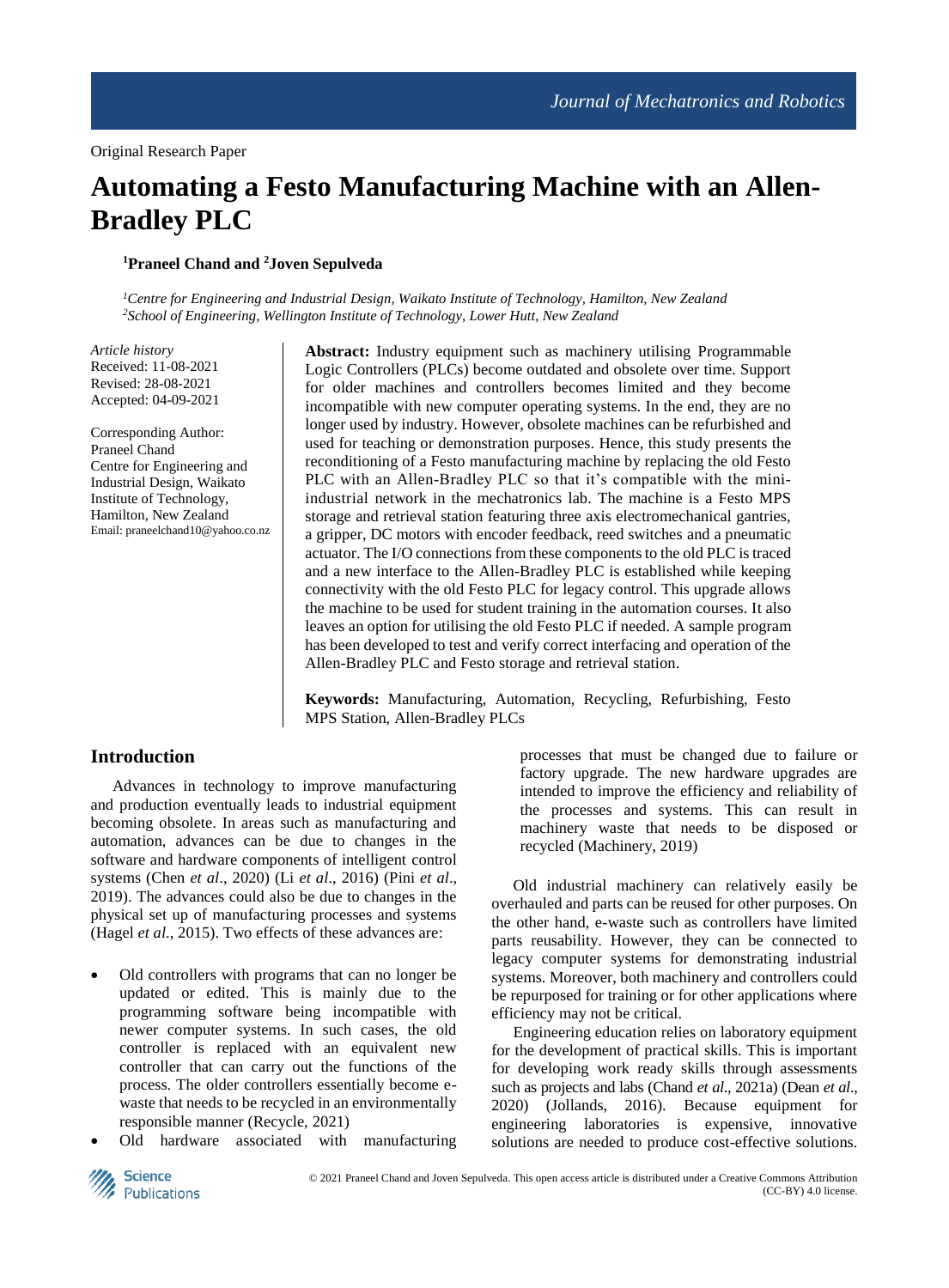One approach is to make use of old automation systems by refurbishing the old industrial machinery with newer controllers. An automation system for PLC programming projects that combines a Festo sorting machine with a Schneider M221 PLC is presented in (Chand *et al*., 2021b). The Festo sorting machine was part of an older manufacturing system that previously utilized Festo PLCs.

Refurbishing machines and integrating PLCs to improve productivity in the automation sector in a cost-effective manner is discussed in (Deep and Bainoor, 2015) (Sukanya and Kishorini, 2020). A case study involving refurbishing an old filament coil machine with a new PLC for automatic control is presented in (Deep and Bainoor, 2015). Several factors are considered such as checking functionality of the existing machine, designing control circuits for automation, building the control panel and developing a control program using PLC software. Similarly, the retrofitting and automation of a milling and drilling machine using a PLC is described in (Sukanya and Kishorini, 2020).

Older manual machines such as jig borers can also be automated. An automatic positioner implemented via a relay logic control box has been added to a manual jig borer in (Zelinski, 2017). The positioner synchronises material feed with the motion of the non-CNC machine's air cylinder. This brings efficiency to secondary operations since the operator can walk away and leave the machine running.

Wellington Institute of Technology (Weltec) delivers automation courses with practical projects. The main purpose of the course is to learn modern automation systems and practice used in industry. Some of these projects include traffic light systems and a stamping press machine. The projects are intended to develop skills in programming and operating industrial networks and applying SCADA/HMI software packages. Students can benefit from developing skills via more hardware projects.

In this respect, Weltec has a collection old Festo automation equipment based on the MPS 500 system (Schober, 2012). The Festo PLCs in this equipment are outdated and are programmed using Windows XP. While being outdated, the PLCs have been used for supplementary control in robotics courses. However, the automation course relies on newer modern PLCs that are utilised in local industry such as Allen-Bradley PLCs which are programmed with RS Logix 5000 or Studio 5000 (Romanov, 2021).

Hence, this study presents a solution for integrating an Allen-Bradley PLC with the Automatic Storage/Retrieval System (AS-RS) of the Festo MPS 500 system. This upgrade will allow the old Festo machine to abe used for student training in automation courses.

## **Methods**

### *Overview of the Design Process and Proposed Solution*

The major steps followed to achieve a functional

system that combines the automatic storage/retrieval station and the Allen-Bradley PLC are as follows:

- A review of the user manuals for the automatic storage/retrieval station and the Allen-Bradley PLC to understand the intended operation of the machine and PLC compatibility
- Inspection and testing of the automatic storage/retrieval station. This involved a visual inspection of the machine components and wiring. The station was then powered up and the movement of actuators and sensor responses were tested via the manual mode remote control. Any faulty or defective parts were replaced
- Inspection and testing of Allen-Bradley PLC. This involved a visual inspection, followed by a poweredon test. The PLC was connected to the mini-industrial network and basic programs were created to check the input/output functionality of the PLC
- Integrating the Allen-Bradley PLC to the station while keeping connectivity with the old Festo PLC for legacy control
- Developing PLC test programs using RS Logix 5000 to demonstrate functionality. The programming languages used are Ladder Diagram (LD), Sequential Function Chart (SFC) and Structured Text (ST)

A block diagram of the proposed solution is shown in Fig. 1.

#### *Festo MPS 500 System and Automatic Storage/Retrieval Station Operation*

The Festo MPS 500 system is a multi-configuration expandable system that comprises several individual stations. As shown in Fig. 2, work pieces circulate via a central conveyor belt system (G). In the complete system that utilises all stations, the operation is as follows:

- Work pieces enter the system via a distribution station (A)
- The testing station (B) checks the state of the work pieces and removes any faulty pieces. Acceptable pieces re-enter the central conveyor belt system
- Next, the processing station (C), a loaded PIC-alfa station, processes the work piece and returns it to the central conveyor belt
- Following processing, work pieces are tested for shape tolerance in the vision station (D)
- After being returned to the central conveyor, the work pieces enter the automatic storage/retrieval station (E). Work pieces are stored and, on demand, are returned to the central conveyor belt system
- The final station is the sorting/commissioning station (F). Work pieces are sorted based on colour and a certain number of them are released for commissioning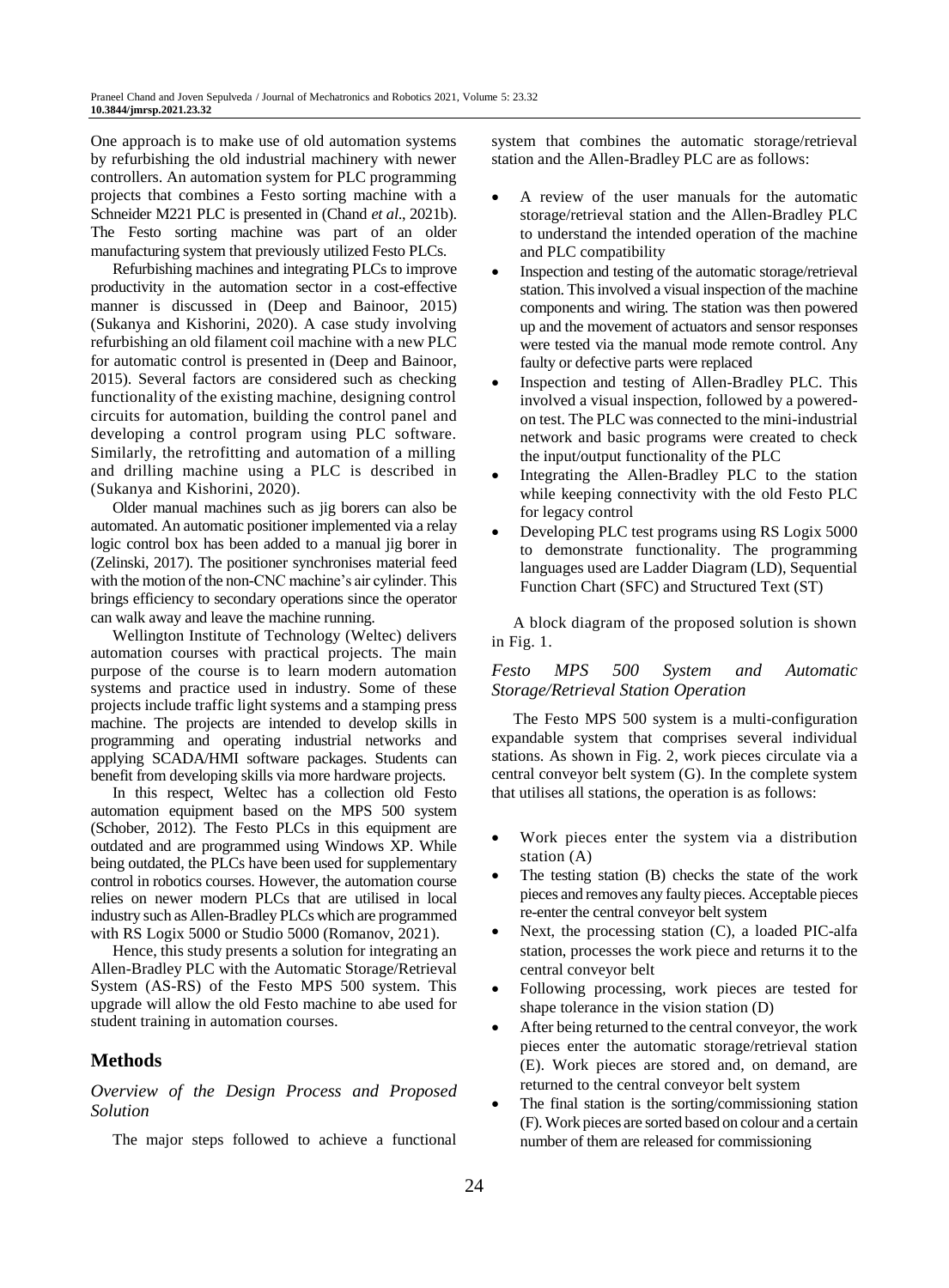Each station has its own PLC for distributed control. The modular Festo PLC system is based on the IPC FEC standard for industrial use (Ebel *et al*., 2005). Standard 24 V DC is used by the PLC for input/output circuits. The specific model used on the MPS 500 stations is FC640 and it has 32 digital inputs and 16 digital outputs. The FC640 is programmed using FST software that runs on Windows XP.

Since the PLCs and programming software are outdated, the system has been split up into individual machines/stations. Some of these stations (e.g., A, B, D, F) have been used in different courses or for final year student project work. The automatic storage/retrieval system had not been utilised for several years. The state of the decoupled machine is illustrated in Fig. 3.

The purpose of the automatic storage/retrieval station is to store, retrieve and relocate work pieces. Electric motors (24 V DC) control movement in the x-axis and zaxis. Pneumatic cylinders control movement in the y-axis and the gripper. The station can be controlled as a separate unit via the control panel at the front of the station.

A separate wired remote-control unit can be connected to the station for sending input/output commands in manual mode. This remote control, shown in Fig. 4, was used to verify that components of the station were in good working condition.

#### *Allen-Bradley PLC System*

Weltec has a mini-industrial network setup for the automation course in the mechatronics lab. It consists of a network switch, five Windows PC's with Rockwell PLC programming software suite installed, four Allen-Bradley 1769-L23E-QBFC1B Compact Logix PLCs and two machines with ethernet I/P point I/O modules. A separate Allen-Bradley 1769-L32E Compact Logix PLC (Automation, 2013) was found unused in a lab storage room. This PLC was not associated with any specific hardware so it was selected for use. It also belongs to the same series as the other four PLCs so it is compatible with the existing industrial network. Figure 5 shows the PLC which has an analogue I/O card with 4 outputs and 2 inputs, a digital input card with 16 inputs and a digital output card with 16 outputs. There are sufficient I/O terminals to connect the automatic storage/retrieval system.



**AS/RS Station** 

**Fig. 1:** Block diagram of proposed system



**Fig. 2:** Layout of Festo MPS 500 system (Schober, 2012)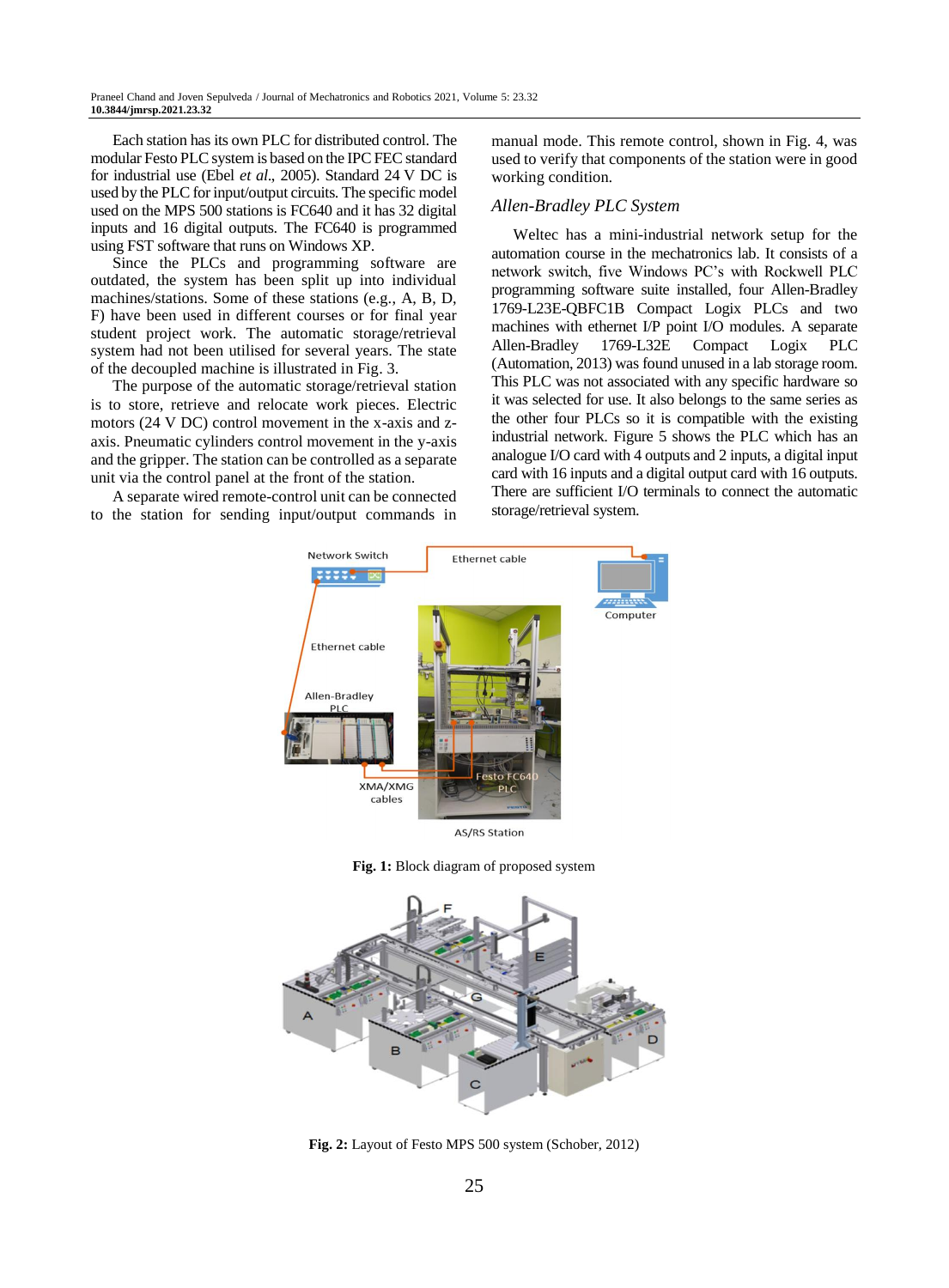

**Fig. 3:** Automatic storage/retrieval station



**Fig. 4:** Wired remote control for testing machine components



**Fig. 5:** Allen-Bradley 1769-L32E PLC

## *Interfacing the Allen-Bradley PLC to the Automatic Storage/Retrieval Station*

The existing connection between the Festo FC640 PLC and station I/O hardware terminals was investigated. Three cables connect the PLC with the control panel (Fig. 6(a)), main station terminal (Fig. 6(b) and motor terminal (Fig. 6(c)). Connection to the control panel is achieved via a standard Festo syslink cable (IEEE 488 24-pin) with pins for the control switches, lamps and power (Table 1). Similarly, connection to the main station terminal is achieved via another standard Festo syslink cable with wires for 8 digital inputs, 8 digital outputs, 24 V DC power and ground (Table 2). A separate Festo syslink cable with a 9-pin RS-232 plug at one end connects to the motor terminal for motor power supply and encoder feedback (Table 3).

Figure 7, the Allen-Bradley PLC is enclosed in an ABS plastic case with pre-wired banana socket ports for input/output connections. Based on the three station hardware I/O terminals, 24 connections are needed from the Allen-Bradley PLC to the automatic storage/retrieval station. Hence, the simple approach of replacing one end of spare Festo syslink cables (IEEE 488 24-pin) with banana plugs was taken. Each plug was carefully labelled based on the colour-coded wiring inside the cable.

### *Basic Control Program Design/Development*

The main flowchart for automatic control is shown in Fig. 8. The station is initialised and moves to a default initial position when powered on. The operation sequence then runs for a specified number of cycles depending on the states of the Stop, Start and Reset buttons.

One of the goals of the refurbished system is for students to develop skills in programming and operating industrial networks and apply SCADA/HMI software packages. Hence, the basic control system is programmed with a variety of PLC programming languages such as ladder logic, sequential function charts and structured text.

A typical operation sequence is as follows:

- A work piece arrives via a carrier in front of the station
- The gripper grasps the work piece from the arrival location
- The work piece is moved to the first unoccupied place in the storage shelves (filling the shelves from left to right and bottom to top)
- The gripper moves back to the arrival location and waits for another work piece

More details about the program are included in the results section.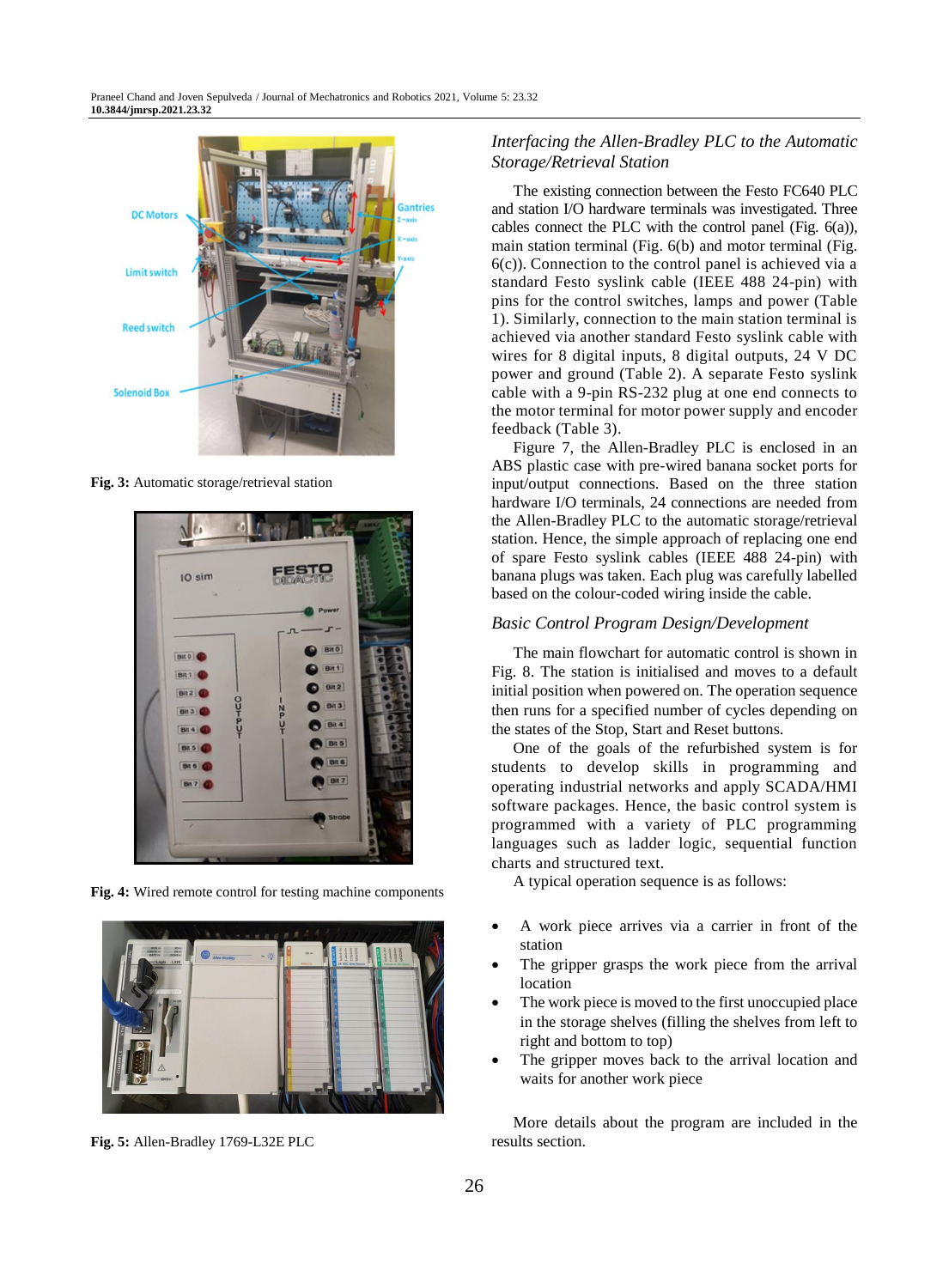Praneel Chand and Joven Sepulveda / Journal of Mechatronics and Robotics 2021, Volume 5: 23.32 **10.3844/jmrsp.2021.23.32**



**Fig. 6:** Connections to I/O hardware terminals



**Fig. 7:** Allen-Bradley PLC inside ABS plastic case



**Fig. 8:** Main flowchart for automatic control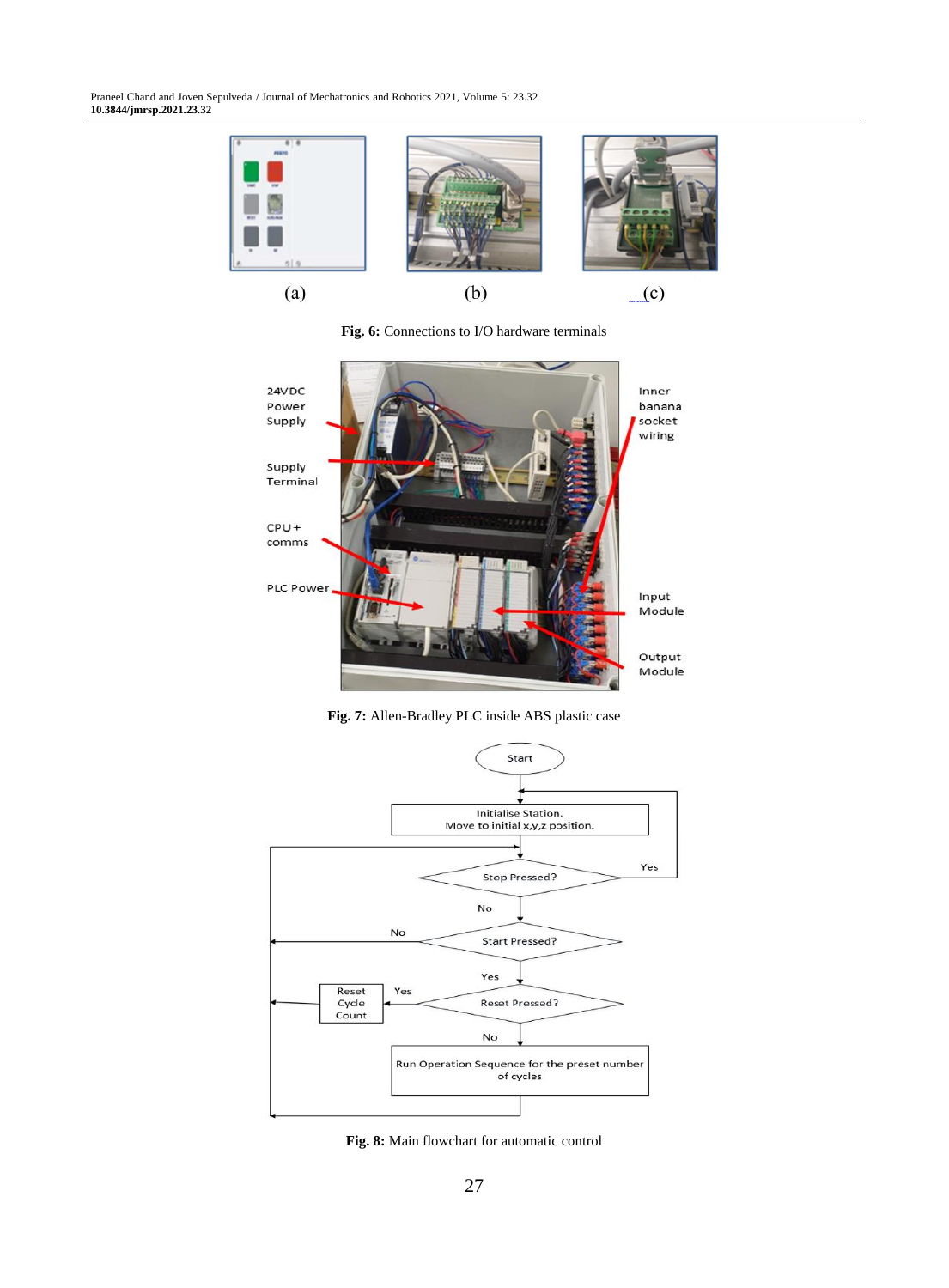Praneel Chand and Joven Sepulveda / Journal of Mechatronics and Robotics 2021, Volume 5: 23.32 **10.3844/jmrsp.2021.23.32**

## **Table 1:** Control panel cable details

|     | Control Panel (Cable IEEE 488 24pins) |          |              |                |                           |
|-----|---------------------------------------|----------|--------------|----------------|---------------------------|
| Pin | Bit                                   | Function | Core Color   |                | Description               |
| 01  | $\boldsymbol{0}$                      | Output   | White        |                |                           |
| 02  |                                       | Output   | <b>Brown</b> |                |                           |
| 03  | $\overline{\mathbf{c}}$               | Output   | Green        | H1             | Light inside Start button |
| 04  | 3                                     | Output   | Yellow       | H2             | Light inside reset button |
| 05  | 4                                     | Output   | Gray         | H <sub>3</sub> | Light special function    |
| 06  | 5                                     | Output   | Pink         | H4             | Light special function    |
| 07  | 6                                     | Output   | Blue         |                |                           |
| 08  | $\tau$                                | Output   | Red          |                |                           |
| 09  |                                       | Supply   | <b>Black</b> |                | 24V Supply                |
| 10  |                                       | Supply   |              |                | 24V Supply                |
| 11  |                                       | Supply   | Pink-brown   |                | 0V Supply                 |
| 12  |                                       | Supply   | Purple       |                | 0V Supply                 |
| 13  | $\boldsymbol{0}$                      | Input    | Gray-pink    | S <sub>1</sub> | <b>Start button</b>       |
| 14  |                                       | Input    | Red-blue     | S <sub>2</sub> | Stop button               |
| 15  | $\overline{c}$                        | Input    | White-green  | S <sub>4</sub> | Switch Auto/Manual        |
| 16  | 3                                     | Input    | Brown-green  | S5             | Reset button              |
| 17  | 4                                     | Input    | White-yellow | S1N            | <b>Emergency Stop</b>     |
| 18  | 5                                     | Input    | Yellow-brown |                |                           |
| 19  | 6                                     | Input    | White-gray   |                |                           |
| 20  | $\overline{7}$                        | Input    | Gray-brown   |                |                           |
| 21  |                                       | Supply   | White-pink   |                | 24V Supply                |
| 22  |                                       | Supply   |              |                | 24V Supply                |
| 23  |                                       | Supply   | White-blue   |                | 0V Supply                 |
| 24  |                                       | Supply   |              |                | 0V Supply                 |

#### **Table 2:** Main station terminal cable details

|     | Main Station Terminal (Cable IEEE 488 24 pins) |          |              |                |                          |
|-----|------------------------------------------------|----------|--------------|----------------|--------------------------|
| Pin | Bit                                            | Function | Wire Color   |                | Description              |
| 01  | $\Omega$                                       | Output   | White        | M1             | X-axes move left         |
| 02  |                                                | Output   | <b>Brown</b> | M1             | X-axes move right        |
| 03  |                                                | Output   | Green        | M <sub>2</sub> | Z-axes move up           |
| 04  | 3                                              | Output   | Yellow       | M <sub>2</sub> | Z-axes move down         |
| 05  |                                                | Output   | Gray         | Y <sub>1</sub> | Y-axes move back         |
| 06  | 5                                              | Output   | Pink         | Y2             | Gripper to closed        |
| 07  | 6                                              | Output   | Blue         |                | X-axes fast motion       |
| 08  |                                                | Output   | Red          |                | Z-axes fast motion       |
| 09  |                                                | Supply   | <b>Black</b> |                | 24V Supply               |
| 10  |                                                | Supply   |              |                | 24V Supply               |
| 11  |                                                | Supply   | Pink-brown   |                | 0V Supply                |
| 12  |                                                | Supply   | Purple       |                | 0V Supply                |
| 13  | $\Omega$                                       | Input    | Gray-pink    | <b>B12</b>     | Z-axes at up position    |
| 14  |                                                | Input    | Red-blue     | <b>B13</b>     | Z-axes at down position  |
| 15  |                                                | Input    | White-green  | <b>B11</b>     | X-axes at left position  |
| 16  | 3                                              | Input    | Brown-green  | <b>B10</b>     | X-axes at right position |
| 17  |                                                | Input    | White-yellow | <b>B14</b>     | y-axes at back position  |
| 18  | 5                                              | Input    | Yellow-brown | <b>B15</b>     | y-axes at front position |
| 19  | 6                                              | Input    | White-gray   | <b>B16</b>     | Gripper is closed        |
| 20  | 7                                              | Input    | Gray-brown   | <b>B17</b>     | Gripper is open          |
| 21  |                                                | Supply   | White-pink   |                | 24V Supply               |
| 22  |                                                | Supply   |              |                | 24V Supply               |
| 23  |                                                | Supply   | White-blue   |                | 0V Supply                |
| 24  |                                                | Supply   |              |                | 0V Supply                |

## **Table 3:** Motor terminal cable details

| Motor Terminal (Cable RS-232 9 pins) |     |          |              |                |                      |  |  |
|--------------------------------------|-----|----------|--------------|----------------|----------------------|--|--|
| Pin                                  | Bit | Function | Wire Color   |                | Description          |  |  |
| 01                                   |     | Supply   | Green        |                | 0V Supply            |  |  |
| 02                                   |     | Input    | <b>Brown</b> | M1             | X-axes Encoder Pulse |  |  |
| 03                                   |     |          |              |                |                      |  |  |
| 04                                   |     |          |              |                |                      |  |  |
| 05                                   |     | Input    | Gray         | M <sub>2</sub> | Z-axes Encoder Pulse |  |  |
| 06                                   |     | Supply   | Yellow       |                | 24V Supply           |  |  |
| 07                                   |     |          |              |                |                      |  |  |
| 08                                   |     |          |              |                |                      |  |  |
| 09                                   |     |          |              |                |                      |  |  |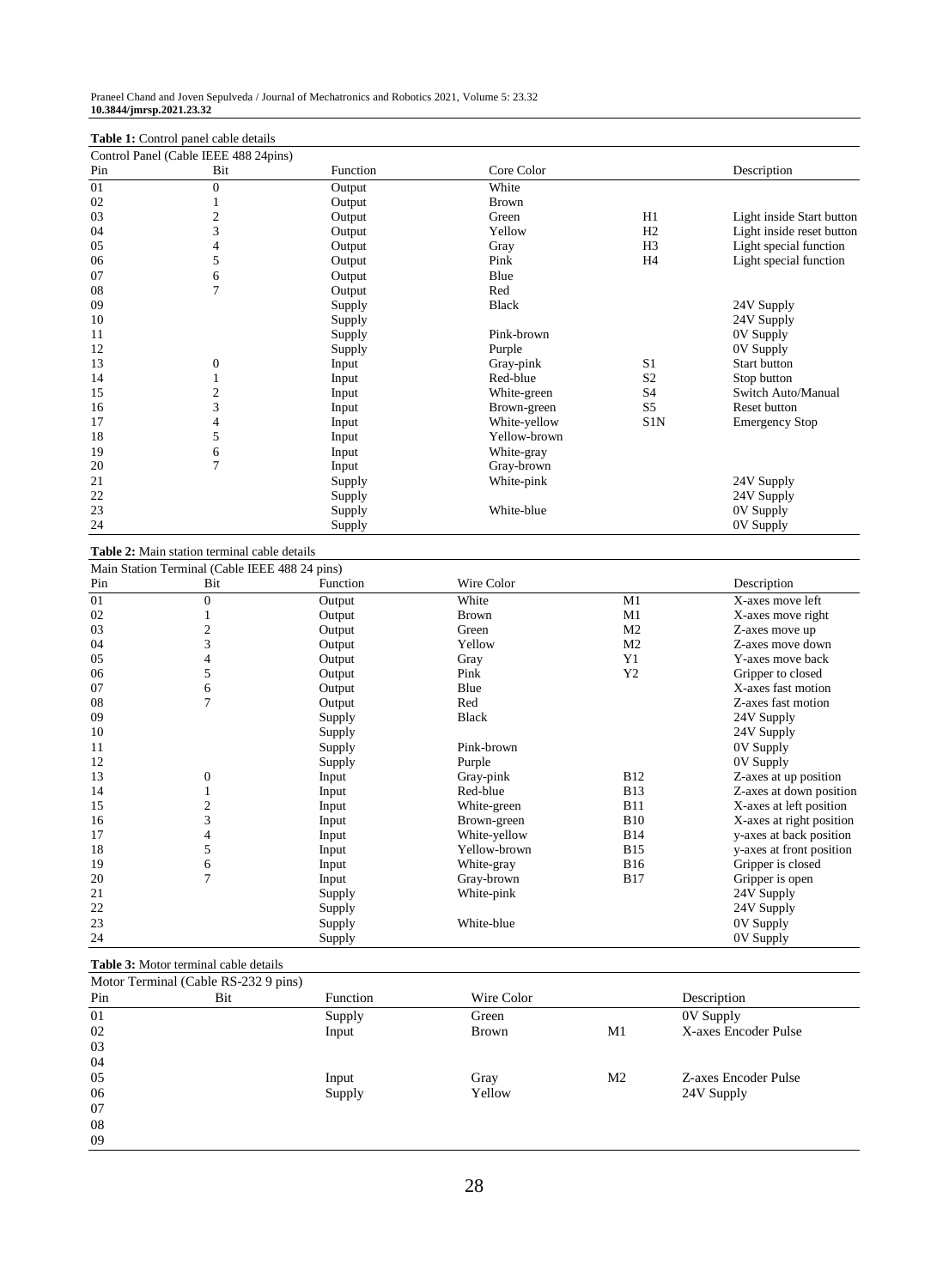## **Results and Discussion**

## *Station Hardware Test: I/O Connections and Component Testing*

The station hardware functionality has been tested with the manual wired remote-control unit. Test results are shown in Table 4. The control lines, actuators and sensors are all functional.

#### *I/O Connections to Allen-Bradley PLC and Testing*

The final I/O connections between the Festo hardware and the Allen-Bradley PLC are shown in Table 5. The table also lists the corresponding tags and memory allocations used in RS Logix 5000 software. Fig. 9 shows the banana plug connections from the Festo syslink cables to the Allen-Bradley PLC.

The motor encoder feedback was tested via an oscilloscope for PLC input programming suitability (Fig. 10). The DC motor encoder pulse frequency operates at 1.5-1.7 kHz in fast move and 110-150 Hz in slow move. Unfortunately, the signal frequencies are too high for the PLC digital inputs which can only detect up to 62.5 Hz. A separate high-speed counter module is needed to detect the encoder inputs. To keep the refurbishing costs to a minimum, a workaround using a timer has been implemented. This study appropriately since the speed regulator of the motor functions adequately with the low weight of the work pieces. Figure 11 shows the sample structured text code to select the *x* and *z* axes target locations based on timer preset values.

#### *PLC Program and Operation*

RSLogix 5000 from the Rockwell Automation software suite has been used to program the Allen-Bradley PLC. The configuration of the PLC is shown in Fig. 12. It has been assigned a unique IP address of 192.168.1.100 and the relevant I/O modules have been added to the PLC configuration. Ladder Diagram (LD),

**Table 4:** I/O connections and component testing

Sequential Function Chart (SFC) and Structured Text (ST) languages have been used for programming.

The PLC program branches from a main routine into several sub-routines as shown in Fig. 13. The flowchart of the main routine which comprises the operation sequence and reset operation is as shown in Fig. 8. A flowchart illustrating the connection of the main steps of the operation sequence is shown in Fig. 14. A video demonstration of the Festo automatic storage/retrieval station being controlled by the Allen-Bradley PLC is available [here.](https://drive.google.com/file/d/1KTlwQHv2XQXQtvlUwLGHDJSvEHPmoLYu/view?usp=sharing) The demonstration shows that the implemented system can successfully grasp work pieces from an initial position and place them in target locations.



**Fig. 9:** Banana plug connections to the Allen-Bradley PLC unit



**Fig. 10:** DC motor encoder pulse signal

| <b>Table 4:</b> I/O connections and component testing |                       |                 |       |                        |                 |  |  |
|-------------------------------------------------------|-----------------------|-----------------|-------|------------------------|-----------------|--|--|
| Output                                                | Sensor signal to LED  | Active (Yes/No) | Input | Command to actuator    | Active (Yes/No) |  |  |
| Bit 0                                                 | z-axis at up limit    | Yes             | Bit 0 | x-axis motor left      | Yes             |  |  |
| Bit 1                                                 | z-axis at low limit   | Yes             | Bit 1 | x-axis motor right     | Yes             |  |  |
| Bit 2                                                 | x-axis at left limit  | Yes             | Bit 2 | z-axis motor up        | Yes             |  |  |
| Bit 3                                                 | x-axis at right limit | Yes             | Bit 3 | z-axis motor down      | Yes             |  |  |
| Bit 4                                                 | y-axis at back limit  | Yes             | Bit 4 | y-axis pneumatic front | Yes             |  |  |
| Bit 5                                                 | y-axis at front limit | Yes             | Bit 5 | Gripper pneumatic open | Yes             |  |  |
| Bit 6                                                 | Gripper closed        | Yes             | Bit 6 | X axis fast motion     | Yes             |  |  |
| Bit 7                                                 | Gripper open          | Yes             | Bit 7 | Z axis fast motion     | Yes             |  |  |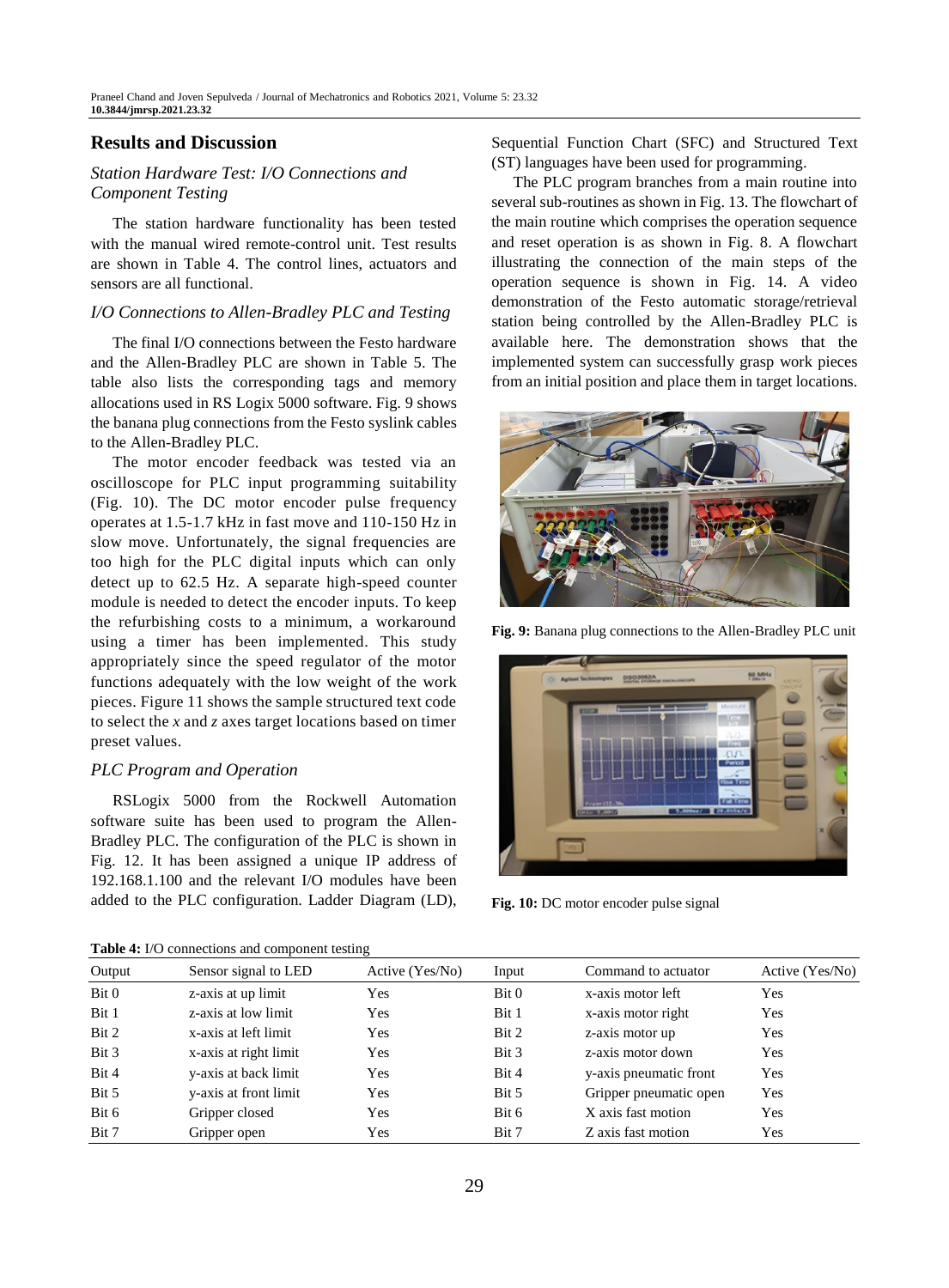Praneel Chand and Joven Sepulveda / Journal of Mechatronics and Robotics 2021, Volume 5: 23.32 **10.3844/jmrsp.2021.23.32**

| FESTO Hardware |     |          |                |                          | RS Logix 5000 Software | Allen-Bradley PLC |                   |
|----------------|-----|----------|----------------|--------------------------|------------------------|-------------------|-------------------|
| Cable          | Pin | Location | ID             | Description              | Tags                   | Alias             | Label             |
| 1              | 13  | Station  | <b>B12</b>     | z-axis in up position    | Zpos up                | Local:2:I.Data.0  | IN <sub>0</sub>   |
|                | 14  | Terminal | <b>B13</b>     | z-axis in down position  | Zpos_down              | Local:2:I.Data.1  | IN <sub>1</sub>   |
|                | 15  |          | <b>B11</b>     | x-axis in left position  | Xpos_left              | Local:2:I.Data.2  | IN <sub>2</sub>   |
|                | 16  |          | <b>B10</b>     | x-axis in right position | Xpos_right             | Local:2:I.Data.3  | IN $3$            |
|                | 17  |          | <b>B14</b>     | y-axis in rear position  | Ypos_rear              | Local:2:I.Data.4  | IN <sub>4</sub>   |
|                | 18  |          | <b>B15</b>     | y-axis in front position | Ypos_front             | Local:2:I.Data.5  | IN $5$            |
|                | 19  |          | <b>B16</b>     | Gripper closed           | Grip_isclose           | Local:2:I.Data.6  | IN $6$            |
|                | 20  |          | <b>B17</b>     | Gripper open             | Grip_isopen            | Local:2:I.Data.7  | IN 7              |
|                | 01  |          | M1             | x-axis move left         | Xmov_left              | Local:3:O.Data.0  | OUT <sub>0</sub>  |
|                | 02  |          | M1             | x-axis move right        | Xmov_right             | Local:3:O.Data.1  | OUT <sub>1</sub>  |
|                | 03  |          | M <sub>2</sub> | z-axis move up           | $Zmov$ _up             | Local:3:O.Data.2  | OUT <sub>2</sub>  |
|                | 04  |          | M <sub>2</sub> | z-axis move down         | Zmov down              | Local:3:O.Data.3  | OUT <sub>3</sub>  |
|                | 05  |          | Y1             | v-axis solenoid          | Ymov back              | Local:3:O.Data.6  | OUT <sub>6</sub>  |
|                | 06  |          | Y <sub>2</sub> | Gripper solenoid         | Grip_toclose           | Local:3:O.Data.7  | OUT <sub>7</sub>  |
|                | 07  |          | M1             | x-axis fast motion       | Xaxis_fast             | Local:3:O.Data.8  | OUT <sub>8</sub>  |
|                | 08  |          | M <sub>2</sub> | z-axis fast motion       | Zaxis_fast             | Local:3:O.Data.9  | OUT <sub>9</sub>  |
| 2              | 13  | Control  | S <sub>1</sub> | Start button             | Start btn              | Local:2:I.Data.8  | IN <sub>9</sub>   |
|                | 14  | Panel    | S <sub>2</sub> | Stop button              | Stop_btn               | Local:2:I.Data.10 | <b>IN 10</b>      |
|                | 15  |          | S <sub>3</sub> | Mode switch              | Auto_Man               | Local:2:I.Data.12 | IN 12             |
|                | 16  |          | S <sub>4</sub> | Reset button             | Rest_btn               | Local:2:I.Data.14 | IN 14             |
|                | 03  |          | H1             | Start button light       | Start_light            | Local:3:O.Data.11 | OUT <sub>11</sub> |
|                | 04  |          | H2             | Reset button light       | Reset_light            | Local:3:O.Data.13 | OUT <sub>13</sub> |
| 3              | 02  | Motor    | M1             | x-axis encoder pulse     | Xmot_pulse             | Local:2:I.Data.8  | IN $8$            |
|                | 05  | Terminal | M <sub>2</sub> | z-axis encoder pulse     | Zmot_pulse             | Local:2:I.Data.11 | IN 11             |

**Table 5:** Festo AS-RS station and Allen-Bradley PLC I/O connections



**Fig. 11:** Selecting *x* and *z* axes targets using timers



**Fig. 12:** PLC configuration in RS Logix 5000



**Fig. 13:** Main routine and sub-routine branches



**Fig. 14:** Steps of the operation sequence

#### **Conclusion**

This study has presented a solution for integrating and automating an old Festo automatic storage/retrieval station with a newer PLC. The old Festo FC640 PLC, with an outdated Windows XP based programming software suite, has been successfully replaced with a more popular New Zealand industry used Allen-Bradley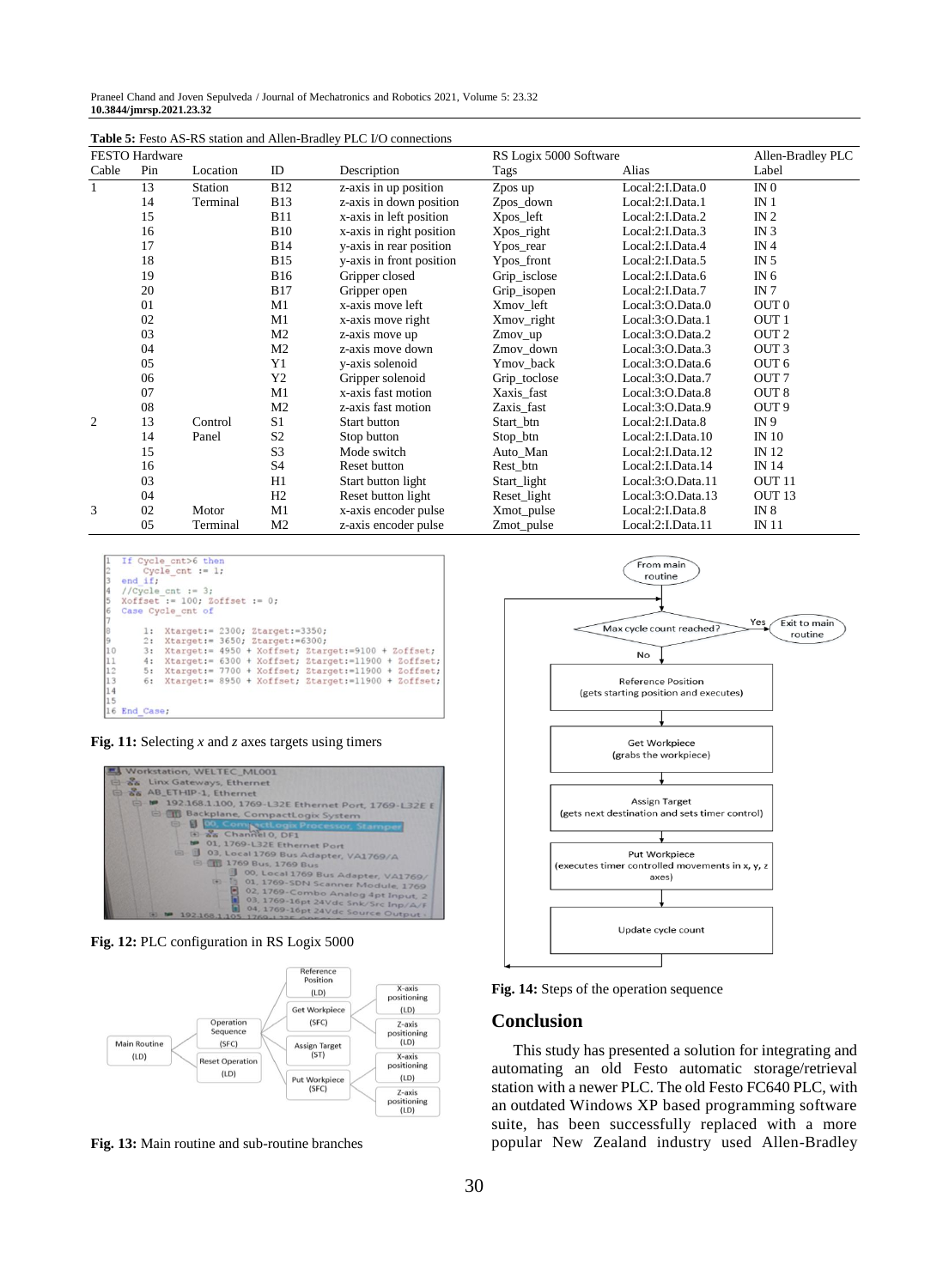Compact Logix PLC. The I/O connections between the machine and old PLC have been successfully traced and a new connection with the Allen-Bradley PLC has been established. This enables the Festo machine to be used for projects in automation courses. The sample automatic program demonstrates that the system is functional and operates correctly.

Future improvements to the system will include the acquisition and integration of a high-speed counter module so that encoder feedback can be used for position control instead of relying on timer control. In addition to this, Human Machine Interface (HMI) control can be implemented with Rockwell's Factory Talk View to remotely control and monitor the system. With additional remote I/O modules it is possible to integrate other old and idle Festo stations into a larger, more complex control system.

## **Acknowledgement**

The authors thank Sarath Malliyawadu and Frank Beinersdorf of Wellington Institute of Technology for their technical support and useful suggestions.

## **Funding Information**

No external funding was provided for this project. Internal funding was provided by the School of Engineering, Wellington Institute of Technology.

# **Author's Contributions**

**Praneel Chand:** Contributed to the preparation, development and publication of this manuscript. **Joven Sepulveda:** Contributed to the development.

# **Ethics**

No ethical issues arise from the publication of this research.

# **References**

Automation, R. (2013). 1769 Compact Logix Controllers User Manual. Rockwell Automation. Retrieved August, 9, 2021. [https://literature.rockwellautomation.com/idc/groups](https://literature.rockwellautomation.com/idc/groups/literature/documents/um/1769-um011_-en-p.pdf)

[/literature/documents/um/1769-um011\\_-en-p.pdf](https://literature.rockwellautomation.com/idc/groups/literature/documents/um/1769-um011_-en-p.pdf)

- Chand, P., Foulkes, M., & Thomas, S. (2021a). Introducing simulated work-integrated learning in engineering diploma final projects. <http://researcharchive.wintec.ac.nz/7748/>
- Chand, P., James, S., Antony, J., & Jose, J. (2021b, April). Developing Remote Access and Control of Automation Equipment. In 2021 7th International Conference on Control, Automation and Robotics (ICCAR) (pp. 31-35). IEEE. doi.org/10.1109/ICCAR52225.2021.9463445
- Chen, Y., Han, Z., Cao, K., Zheng, X., & Xu, X. (2020). Manufacturing upgrading in industry 4.0 era. Systems Research and Behavioral Science, 37(4), 766-771. doi.org/10.1002/sres.2717
- Dean, B., Eady, M., & Yanamandram, V. (2020). Advancing non-placement work-integrated learning across the degree. Journal of University Teaching & Learning Practice, 17(4), 1. <https://ro.uow.edu.au/jutlp/vol17/iss4/1/>

Deep, A., & Bainoor, R. 2015. A New Era of Integration of PLC and Refurbishment in Automation Field. International Journal of Advanced Research in Electrical, Electronics and Instrumentation Engineering, 4(9), 7566-7572. doi.org/10.15662/IJAREEIE.2015.0409025

- Ebel, F., Jedelhauser, R., & Pany, M., (2005). PLC Board Festo FEC Standard. Festo Didactic GmbH, Germany. [https://docplayer.org/18370162-Sps-board-festo-fec](https://docplayer.org/18370162-Sps-board-festo-fec-standard-handbuch-plc-board-festo-fec-standard-manual.html)[standard-handbuch-plc-board-festo-fec-standard](https://docplayer.org/18370162-Sps-board-festo-fec-standard-handbuch-plc-board-festo-fec-standard-manual.html)[manual.html](https://docplayer.org/18370162-Sps-board-festo-fec-standard-handbuch-plc-board-festo-fec-standard-manual.html)
- Hagel, J., Brown, J. S., Kulasooriya, D., Giffi, C., & Chen, M. (2015). The future of Manufacturing-Making things in a changing world. Future of the Business Landscape, 4-18.
- Jollands, M., 2016. A non-placement authentic simulated work integrated learning project for final year students, Proceedings of the Australian Conference on Science and Mathematics Education, Sept. 28-30, ACSME, Australia.

<https://core.ac.uk/download/pdf/229415049.pdf>

Li, J., Papadopoulos, C. T., & Zhang, L. (2016). Continuous improvement in manufacturing and service systems. doi.org/10.1080/00207543.2016.1228235

Machinery, A. A. (2019). 4 Options for Disposing Machinery. AA Machinery Moving Inc. [https://www.aamachinery.com/4-options-for](https://www.aamachinery.com/4-options-for-disposing-machinery/)[disposing-machinery/](https://www.aamachinery.com/4-options-for-disposing-machinery/)

Pini, M., Lolli, F., Balugani, E., Gamberini, R., Neri, P., Rimini, B., & Ferrari, A. M. (2019). Preparation for reuse activity of waste electrical and electronic equipment: Environmental performance, cost externality and job creation. Journal of Cleaner Production, 222, 77-89.

doi.org/10.1016/j.jclepro.2019.03.004

- Recycle, I. T. (2021). Welcome to Recycle IT. Recycle IT[. https://recycleit.co.nz/](https://recycleit.co.nz/)
- Romanov, V. (2021). Allen Bradley PLC Programming Tutorials | Training in RS Logix 5000. Solis PLC, Canada. [https://www.solisplc.com/tutorials/plc](https://www.solisplc.com/tutorials/plc-programming-tutorial-allen-bradley-training-in-rslogix-5000-ladder-logic-basics-for-beginners)[programming-tutorial-allen-bradley-training-in](https://www.solisplc.com/tutorials/plc-programming-tutorial-allen-bradley-training-in-rslogix-5000-ladder-logic-basics-for-beginners)[rslogix-5000-ladder-logic-basics-for-beginners](https://www.solisplc.com/tutorials/plc-programming-tutorial-allen-bradley-training-in-rslogix-5000-ladder-logic-basics-for-beginners)